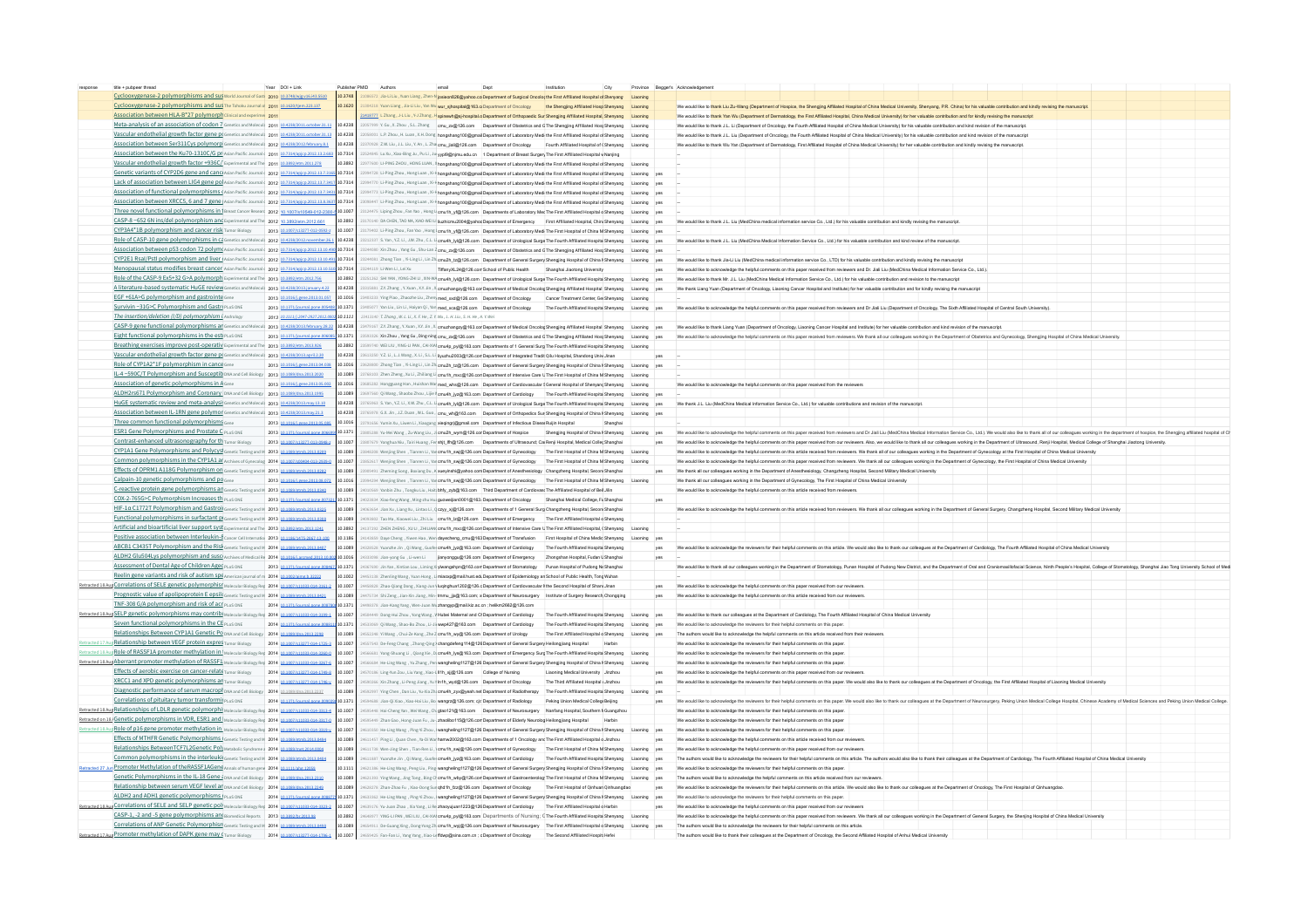| response title + pubpeer thread<br>Year DOI+Link Publisher PMID Authors email Dept Institution City Province Begger's Acknowledgement                                                                                                                                                                                                                                                           |                                                                                                                                                                                                                                |
|-------------------------------------------------------------------------------------------------------------------------------------------------------------------------------------------------------------------------------------------------------------------------------------------------------------------------------------------------------------------------------------------------|--------------------------------------------------------------------------------------------------------------------------------------------------------------------------------------------------------------------------------|
| Diagnostic accuracy of contrast-enhanced Tumorelogy 2014 [21207/2121212121] 201007  201500  201500  201500  201500  201500  201500  20150  20150  20150  20150  20150  20150  20150  20150  20150  20150  20150  20150  20150                                                                                                                                                                   |                                                                                                                                                                                                                                |
| Role of MDM2 T309G Polymorphism in Sus Genetic Testing and M 2014 10.1089/gmb.2013.0596 24673452 (Qian Kong, Plug 1, Qiong Tia   tamm2002@163.com Department of Oncology The First Affiliated Hospital e Justines Affiliated H                                                                                                                                                                  |                                                                                                                                                                                                                                |
| Role of CDH1 Promoter Methylation in Coli put and Cell Biology 2014  2018906020132291 201809 24684676   busill , Yoo Lu, ChunYu LL , Permuth Ley@163.com Department of Coloproclosgica The Fourth Affiliated Hospital Senators                                                                                                                                                                  |                                                                                                                                                                                                                                |
| Role of toll-like receptor 4 in colorectal car PLOS ONE 2014 10.1371/journal pone:003392-10.1371 24705379 XIn Li, Gong Pling Sin Jin Mic crush Lough 128 com Department of Gastrointestinal the Fourth Affiliated Hospital She                                                                                                                                                                  |                                                                                                                                                                                                                                |
| Role of EZH2 protein expression in gastric.   Tumor Biology 2014   0.0007/s13277-014-1888.y 10.1007   24T05718 Lin Guo, Teng-Fel Yangs   Si C   wangqiangwq0115@ filepartment of Gastrointestinal   Shenging Hospital of China<br>Ion 16 Relationships between PTEN gene mutatic Tumor Blology 2014 10 1007/s13277-014-1885-1 10.1007 24TOS863 Wel-Zhong Xiao, Dong-Hua Ha wangfelwf305@126.com | We would like to acknowledge the reviewers for their helpful comments on this paper.                                                                                                                                           |
| etracted 18.Aug Genetic polymorphisms in the CYP1A1.and Molecular Biology Rey 2014 10.1007/210334043359-1 20.1007 24718782 Ying Chen, Jing Li, WaSia Zimush zyx@yeah.net Department of Radiotherapy The Fourth Affiliated Hosp                                                                                                                                                                  |                                                                                                                                                                                                                                |
| Correlations of MCP-1-2518A>G Polymorp protations cell Biology 2014 10.108060020132253 10.1089 24770638 Hong-Hua Gao, Lian-Bo Gao, cmush, ghttpg128.com Department of Neurology The Fourth Affiliated Hospita Shenyang Liaonin                                                                                                                                                                  |                                                                                                                                                                                                                                |
| Aberrant promoter methylation of the vim Tumor Bloogy 2014 10.1007/s13277.014.19951 10.1007 2472998 Yun-Wei Li, Fan-Min Kong, Jial dongmingdm310@163 Department of General Surgery the First Affiliated Hospital, CShenyang Li                                                                                                                                                                  |                                                                                                                                                                                                                                |
| Abnormal FHIT protein expression may be now sology 2014 20.007/43777-0141936-2 10.1007 2473599 Nexting Plog November (Fried Play Mangheting 1778126) expandents of December Surgery Shereal Surgery Shereal Surgery Shereal Su                                                                                                                                                                  |                                                                                                                                                                                                                                |
| Relationships of FOXE1 and ATM genetic pi Tumor Biology 2014 10.1007/x13277.014.18555 10.1007 24755757 Jile Kang, Xian-Zhao Dong, XW wobowb117@128.com Center of Thyroid and Parathyri Shanghai also Tong Universit Shanghai W                                                                                                                                                                  |                                                                                                                                                                                                                                |
| Genetic Polymorphisms in the ESRIGene a provad coll Biblogy 2014 10 1089/dox 2013 2272 10.1089 24772998 Hong-Hua Gao , Lian-Bo Gao , clam-Bo Gao , clam-Bo Gao , public 2006 and be collected by The Fourth Affiliated Hospita                                                                                                                                                                  |                                                                                                                                                                                                                                |
| Cx37CL019T Polymorphism May Contribut Genetic Testing and M 2014  2018092014001 2017131516   2019 24773516   Long Zhoo, Ying U, D UND, The Zhadoong208@128.col Department of Respiratory Central Hospital Affiliated to Shenya                                                                                                                                                                  |                                                                                                                                                                                                                                |
| Urinary nerve growth factor levels could bi Genetics and Molecult 2014 10.4238/2014/201114.14 10.4238 24782215 H.C. Qu, S. Yan, X.L. Zhang, X cmu4h_wangping@12Department of Urological Surge The Fourth Affiliated Hospital S                                                                                                                                                                  |                                                                                                                                                                                                                                |
|                                                                                                                                                                                                                                                                                                                                                                                                 |                                                                                                                                                                                                                                |
| Aberrant promoter methylation of HIN-L@Tumor Biology 2014 10.007/14/3777-01-20551 10.1007 24850174 Di Dai , Xi Hua Dong, Shi-Tong guodeoin322@128 oc Department of Laboratory Medi The First Hospital of China M Shenyang Liso                                                                                                                                                                  |                                                                                                                                                                                                                                |
| Kracked on 18 Genetic variations in the KIR gene family n Molecular Biology Reg 2014 10.1007/014 10.1007/011033.014 10.1007/07 24800550 Hal-Ning Zuo, Zhi Long Way gradajung 198@163.cd and Department of Trauma Surg Yantai H                                                                                                                                                                  |                                                                                                                                                                                                                                |
| Current evidences on XPC polymorphisms plagnostic Pathology 2014 10.1186/1746-1596-9-96 10.1186 24886180 Qillu Peng, Zhiping Chen, Yu Leipxcue919@128.com Department of Clinical Laborate First Affiliated Hospital of Gu Nann                                                                                                                                                                  |                                                                                                                                                                                                                                |
| Aberrant promoter methylation of p15 (INI Tumor Biology 2014 an anaryst 277.014.20542 10.1007 2490814 Ruan Wang , Yan-Bin Zhu, Hail wangwamws221@128(Department of Hematology / Califfliated Hospital of Beihua University Jil                                                                                                                                                                  |                                                                                                                                                                                                                                |
| Relationships between VEGF protein expre more stology 2014  2100070143277-014-21734  10.0007   2013717-014-21734  10.0007   20137121-123   10.0007   20137121   201301   2014   2014   2015   2016   2016   2016   2016   Depa                                                                                                                                                                  |                                                                                                                                                                                                                                |
| 117 Aug Single-nucleotide polymorphisms of LIG1. Tumor Biology 2014 10.1007/23277-014-2199: 10.1007 24929328 Yan-Zhi Chen, Zeng-Hul Fan, Yangyleah. Panud Product Repartment of Radiation Oncol The Fourth Affiliated Hospita                                                                                                                                                                   |                                                                                                                                                                                                                                |
| ABCAIDS4149313 Polymorphism and Susci Annual of March 2014   2011 2012 2020 201111 201207 Shoul Fax, Null, Si Jaco Che and Regate 2014   2011 2012 3040 2011   201207 Shoul Fax All, Si Jac Cher and Regate of Cherafter contr                                                                                                                                                                  |                                                                                                                                                                                                                                |
| Diagnostic significance of serum osteopon Genetic Testing and M 2014 10.0389/gmb.2014.0102 2053003  2053003  201089   2053003   Jan-Jun Li , Here Nie in Apple The Genetherary The First Affiliated Hospital (Sempanny The Fir                                                                                                                                                                  |                                                                                                                                                                                                                                |
| Relationships of common polymorphisms clinical Rheumatolog 2015 10.1007/s10057.014-2708-x 10.1007 24952309 call and 22019 call and 220126.com Department of Orthopedics Third People's Hospital of Yar Yancheng                                                                                                                                                                                 | We would like to acknowledge the reviewers for their helpful comments on this paper.                                                                                                                                           |
| etracted 17 Aug Relationships between genetic polymorphi Tumor Biology 2014 10.007/112012-1221-6 10.1007   2052889   You J.Qu , Pang Yu , You 7th Ci <sub>l</sub> emuth, <sub>Li</sub> ve By each art Constant Chadation Cacek The Fourth Affiliate                                                                                                                                             | The authors thank all the participants from Department of Radiation Oncology, Fourth Affiliated Hospital of China Medical University                                                                                           |
| Retracted 17 Aug Aberrant promoter methylation of the CHI Tumor Biology 2014 10.1007/13777-014-2735-2 10.1007 24952891 Xi Gu , Jin-Q Xuo, Xi Zhu , Min 2hangwenhai401@12(Department of Breast Surgery Shenging Hospital, China                                                                                                                                                                  | the contract of the contract of the contract of the contract of the contract of                                                                                                                                                |
| Retracted 18 Aug  L-18 genetic polymorphisms may contribut Molecular Biology Rev 2014 181007/210333014-38739 10.1007 24959483 100007 24959483 1000010 12059483 2014 201608 101 7 24959483 10001 12000 1000 1000 1000 1000 1000                                                                                                                                                                  |                                                                                                                                                                                                                                |
| Cyclooxygenase-2 promoter 765C increase Asian Pacific Journal (2014 10.7314/apice 2014 15.1734/apice 2014 15.1734/apice 2014 15.1734/apice 2014 15.1734/apice 2014 15.1734/apice 2014 15.1734/apice 2014 17.1735 17.7334 24969                                                                                                                                                                  |                                                                                                                                                                                                                                |
| Relationships Betweenp16Gene Promoter, privad cell Biology 2014 10.108940320132253 10.1089 2013089 2013089 2013089 2013089 2013089 2013089 2013089 201308 20130 20130 20130 20130 20130 20130 20130 20130 20130 20130 20130 20                                                                                                                                                                  |                                                                                                                                                                                                                                |
| Retracted https:// Relationships between PON1 Q192R polyn Motocular Biology Rev. 2014 10.1007/s11033014-35931 20.007 24981330 Ping U, Stu-Hong Bu, Xiao-To annagiang/116@128.cDepartment of Pharmacy The Affiliated Xinhua Hos                                                                                                                                                                  |                                                                                                                                                                                                                                |
|                                                                                                                                                                                                                                                                                                                                                                                                 |                                                                                                                                                                                                                                |
| The Catechol-O-Methyltransferase Val158N Journal of Breast Care 2014 10.4048/Joc.2014.17.2.149 10.4048 25013418 Guo-Xing Wan, Yu-Wen Cap, Weng17856@128.com Department of Pathology Shihezi University School of N Shihez                                                                                                                                                                       |                                                                                                                                                                                                                                |
| Abnormal MGMT promoter methylation mi Tumor Blokey 2014 10.007/s13777-014-2276-3 10.1007 25015189 Jia Jun Zhao, Hong-Nu U, DiV ithongyuthy620@163.cDepartment of Gastroenterolog The General Hospital of Shen Shenyang Lisonin                                                                                                                                                                  |                                                                                                                                                                                                                                |
| vd.17 Aug Common polymorphism in the MMP-13 get Tumor Biology 2014 10.1007/s13777.014.7309.y 10.1007 25023404 Ping Gao, Jun-Lan Yang, Hong of Jiao301@126.com Department of Oncology Chinese PLA General Hospita Beijing                                                                                                                                                                        | We would like to acknowledge the helpful comments on this paper received from our reviewer.                                                                                                                                    |
| Retracted 19 Feb ADDOTTIal COX2 protein expression may be susted Research Inte 2014 18:1155/2014/041155 2013517 2013155 20228-07 2013155 20238-07 2013155 20238-07 2013156 was empty applied report of Stomatology Shengjing H                                                                                                                                                                  |                                                                                                                                                                                                                                |
| Prognostic significance of cyclooxygenase Tumor Biology 2014 10.007/s13777.014.7350.y 10.1007 2503453 billwag, Xiao-Zhong Guo, He wangsf1228@128.con Department of Gastroenterolog Belfang Hospital of Shenyang Shenyang Lison                                                                                                                                                                  |                                                                                                                                                                                                                                |
| Correlations of MTHFR 677C>T Polymorph PLoS ONE 2014 10.1371/journal pone 010732 10.1371 25050954 Xian-Hui Gao , Guo-Ni Zhang , geoxianhui 16@128.col aborratory of Preventive Medic Lisoning Medical University Jinzhou                                                                                                                                                                        | We would like to acknowledge the helpful comments on this paper received from our reviewers                                                                                                                                    |
| retracted on 17 / Correlations of IFN-y genetic polymorphis( Tumor Biology 2014 10 1007/c13777.014.1856.6 10.1007 3551917 Chun Jiang U, Yue Dal, Yan-Ji Iqingwang124@163.q College of Environment and Ch Yanshan University Qi                                                                                                                                                                  | We would like to acknowledge the reviewers for their helpful comments on this paper.                                                                                                                                           |
|                                                                                                                                                                                                                                                                                                                                                                                                 |                                                                                                                                                                                                                                |
| Extracted 16 Jan The Impact of Survivin on Prognosis and C Melecular Neurobiols 2015 Jan 0007/120031013/0007 20053010 2007 20050103 Numang Lv, Conguin Dal We were emperated Neurosurgery Peking Union Medical College Beijing                                                                                                                                                                  |                                                                                                                                                                                                                                |
|                                                                                                                                                                                                                                                                                                                                                                                                 |                                                                                                                                                                                                                                |
| Association Between Genetic Polymorphis DNA and Cell Biology 2014 18.1899/dna 2013/2384 10.1899 25068505  Nu Liu, Zhi-He Wang, Wei Zhi-He Wang, Wei Zhe   Hh_xjj@128.com Department of Nursing The First Affiliated Hospital d                                                                                                                                                                  | The authors would like to thank their colleagues at the Liaoning Medical University, Liaoning Provincial People's Hospital, and The First Affiliated Hospital of Liaoning 1.00 1.06 1.37 1.76 1.92 Chi XY (2012) Miyake Y (201 |
| Relationships Between CETP Genetic Polyi DNA and Cell Biology 2014 10.089/dna 2013 2255 201089 25105518 Jing-Jiong Chen, Yu-Mei Li, WishSph_fligh 128.com Department of Neurology Shanghai Jiao Tong Universit Shanghai                                                                                                                                                                         | The authors would like to acknowledge the reviewers for their helpful comments on this article. The authors would also like to thank their colleagues at the Department of Neurology, Shanghai Jiao Tong University Affiliated |
| etracted 20 Jag The Clinical Utility of Matrix Metalloproteix Metalloproteix Metalloproteix Metalloproteix Metalloproteix Metalloproteix 2016 2016 10 1007   201007   201007   201007   201007   2010001 2010 100 2010 10000 1                                                                                                                                                                  |                                                                                                                                                                                                                                |
| Influence of 5-HTR2A genetic polymorphis Journal of Microsoft 2014 10.016611-2014 2014 01016101-2014 2014 2016 25100375 Jan Yang Unit To Stars Values (501 Interview and the Microsoft 25100775 Jan Yang Unit in Super Departm                                                                                                                                                                  |                                                                                                                                                                                                                                |
| SUMO1 Genetic Polymorphisms May Contr Genetic Testing and M 2014 10.089/atmb.2014.085 201089 25111578 Ming-Rui Tang, Yu-Xin Wang, I cmuth temgth26.com Department of Plastic Surgery The First Hospital of China M Shenyang Li                                                                                                                                                                  |                                                                                                                                                                                                                                |
| HIFLA gene Pro582Ser polymorphism and condict and lotical 2014  10.4238/2015/1001238  10.4238  10.4238  10.4238  10.4238  10.4238  10.4238  10.4238  10.4238  10.4238  10.4238  10.4238  10.4238  10.1238  10.1238  10.4238  1                                                                                                                                                                  |                                                                                                                                                                                                                                |
| ABCB1C3435T Polymorphism and the Risk Goods: Testing and Maps   Maps   20.000   20.000   20.000   20.000   20.000   20.000   20.000   20.000   20.000   20.000   20.000   20.000   20.000   20.000   20.000   20.000   20.000                                                                                                                                                                   |                                                                                                                                                                                                                                |
| Matrix metalloproteinase-7 mRNA and pro Tumor Biology 2014 Ja. 1007/14/2277204-24414 10.1007  25122051 201007  25122051 201007  25122051 201007  25122051 201010  261 20100  26100   Shanghai Medical College, Fig Shanghai We                                                                                                                                                                  |                                                                                                                                                                                                                                |
| Retracted 27 Jan The Clinical Implications of Transforming (Molecular Neurobiole 2015 12.0007/21203-014-83729 12.1007) 25148935 Xiangshan Yangshan Yangshan Yangshan 1630 grogsdan 1630 art of General Surgery Affiliated Hosp                                                                                                                                                                  |                                                                                                                                                                                                                                |
| Common polymorphisms in the HIF-10 get Genetics and Moleculi 2014 10.4238/2014 august 15.5 10.4238 25158249 J.1.Xu , L.Y. Zou , L. Yang , X.L.   If h xjj@128.com College of Nursing Liaoning Medical University Jinzhou                                                                                                                                                                        |                                                                                                                                                                                                                                |
| Diagnostic significance of diffusion-weight Tumor Blology 2014 10.1007/s13777-014-2390-5 10.1007 25168365 Bo Hou , Shi-Feng Xiang , Gen xiangshifeng521@163 CT Scan Room HanDan Central Hospital HanDan                                                                                                                                                                                         | We would like to acknowledge the reviewers for their helpful comments on this paper.                                                                                                                                           |
| Urinary nerve growth factor could be a big PLoS ONE 2014 10.1371/journal pone 010532 10.1371 25181532 Hong-Chen Qu , Wel Zhang, SI crnuth_wangping@12 Department of Urological Surge The Fourth Affiliated Hospita Shenyang Li                                                                                                                                                                  |                                                                                                                                                                                                                                |
| tetracted 1 Augy VEGF Genetic Polymorphisms May Contrilly the Scientific World   2014 1011350014624577 10.11550 25184169 11055014624577 10.11550 25184169 12010150 2014 20150 2016 2016 2016 2016 2016 2017 2018 2019 2016 201                                                                                                                                                                  |                                                                                                                                                                                                                                |
| Correlation between ovarian neoplasm an Tumor Biology 2014 10.000/s13277.014.23141 10.1007 25193770 Yue-Dong Wang, He Chen, Hu wydydsy@sina.com Department of Vascular Intervet The Fourth Affiliated Hospital Harbin                                                                                                                                                                           | We would like to acknowledge the reviewers for their helpful comments on this paper.                                                                                                                                           |
| Meta-analysis of diagnostic significance of Journal of the Neurol 2014 10.1016 Jac 3014 08.1015 10.1016 25194636 Wel Guo, Xu-Ying He, Xi-Feng   duanchuanzhi715@12 Department of Neurosurgery Zhujiang Hospital Southern # Gua                                                                                                                                                                  | We would like to acknowledge the helpful comments on this paper received from our reviewers.                                                                                                                                   |
| Etacted 20 Apr Diagnostic value of alpha-fetoprotein-13 al Tumor Biology 2014 10.1007/13727.014.2506.8 10.1007 25209179 Wan-Ju Xu , Bao-Li Guo, Yu Gamwanshan723@year Department of Clinical Laborate Qianfoshan Hospital Jina                                                                                                                                                                  | We would like to acknowledge the reviewers for their helpful comments on this paper                                                                                                                                            |
| Retacted 18 Aug Relationships of COX2 and MMP12 genetic, wolevan Bloog Ret 2014 181007/1103304311533  101007  2500991 Aug Relington Line Steelington Content of Respiration American American American American American Ameri                                                                                                                                                                  |                                                                                                                                                                                                                                |
| The Clinical Implications of Chemokine Re Meterodar Nourobolo 2015   0.0007   0.0007   2013999   2013999   2013999   2013999   2013999   2013999   2013999   2013999   2013999   Peking Union Medical Collegie Beijing v year                                                                                                                                                                   |                                                                                                                                                                                                                                |
| PARP-1 rs3219073 Polymorphism May Contr Gonetic Testing and M 2014 10.1089 post 10.1089 25225730 He Tong Wang , Yo Goo, Yu Xio crnu4h_zyx@yeah.net Department of Radiation Oncolt The Fourth Affiliated Hospital Shenyang                                                                                                                                                                       | The authors would like to acknowledge the helpful comments on this article received from the reviewers.                                                                                                                        |
| Prognostic value of CD133 expression in ca Tumor Biology 2015 10 1007/s13277-014-2251-x 10.1007 25285754 Jin-Hai Zhai , Wen-Chao Gu , X houkezhu611@126.com                                                                                                                                                                                                                                     | The authors would like to acknowledge the reviewers for their helpful comments on this paper.                                                                                                                                  |
| 1-17 ALCOTTELLATION OF ILLAT genetic polymorphism Tumor Biology 2016 10.1007/13277-014-2653-y 10.1007 25296730 Ming Ma ,Guo Jiang Jin , Ke'N hongshang100@hotm Department of Laboratory Medi The First Hospital of China M She                                                                                                                                                                  | We would like to acknowledge the reviewers for their helpful comments on this paper.                                                                                                                                           |
| Association between the EGF rs4444903 pt Genetics and Molecul 2014 10.4238/2014 october 7.1 10.4238 2539191 VL.U , Z. Tian , L. Zhao, C.L. Z hy 72@163.com Department of General Surgery The Shenging Affiliated Host Shenyang                                                                                                                                                                  |                                                                                                                                                                                                                                |
| Relationship of serum mannose-binding le inflammation 2015 10.1007/10753-014-0037-5 10.1007 25333307 Dong-Na Gao, Yu Zhang, Yan- zhangyuzyu517@163. Department of Emergency; Abd the First Affiliated Hospital of Dalian                                                                                                                                                                        | We would like to acknowledge the reviewers for their helpful comments on this paper                                                                                                                                            |
| Diagnostic significance of apparent diffusi Asian Pacific Journal (2014 10.7314/apics 2014.15.19.827 10.7314  25339017 Jiang Hong Hong Sun , Li Jiang, Fel sunjianghong 703@12 Department of Radiology, Turn Harbin Medical Un                                                                                                                                                                  | We would like to acknowledge the reviewers for their helpful comments on this paper.                                                                                                                                           |
| Aug Gene expression analyses to explore the bi Neurological sciences 2016 10.1007/s10072-014-1985.0 10.1007 25348135 Lina Wang, Bo Wei, Guozhang sun_zhgang@163.com                                                                                                                                                                                                                             |                                                                                                                                                                                                                                |
| KCNE1 112G>A polymorphism and atrial fil Genetics and Molecult 2014 10.4238/2014 october 20.12 10.4238 2536730 H.G. Han, H.S. Wang, Z. Yin, 1 syjq_whs@163.com Department of Cardiovascular \$ The General Hospital of Shen She                                                                                                                                                                 |                                                                                                                                                                                                                                |
| L8.Aug An infectious molecular clone in early infer Molecular Biology Reg 2015 10.1007/11033-014-37549 10.1007 35374426 Hong Wei Wang, Bin Zhu, JJ sheng1029@126.com The First Department of Infectio The First Affiliated Hos                                                                                                                                                                  | We would like to acknowledge the reviewers for their helpful comments on this paper                                                                                                                                            |
| 11 Oct Serum fetuin-A levels in patients with card BloMed Research Inte 2014 10.1155/014/691550 2015 25386562 Ze-Lin Sun, Ql-Ying Xie, Gong-alegying725@128.con Department of Cardiology Xiangya Hospital, Central Sou Changsh                                                                                                                                                                  | The authors would like to acknowledge the reviewers for their helpful comments on this paper.                                                                                                                                  |
| Influence of GNB3 C825T polymorphism @ Journal of Affective Di 2015 10.1016   10.1014 014.09.039   10.1016   25451402   Qlang Hu , Sheng Nu Zhang , Fluqiang0704@163.com, tmac1zsy@163.com                                                                                                                                                                                                      | We would like to acknowledge the reviewers for their helpful comments on this paper.                                                                                                                                           |
| PAX-9 polymorphism may be a risk factor f Genetics and Molecul 2014 10.4238/2014 november 28.4 10.4238 25501211 W. Zhang, H.C. Qu, Y. Zhang zgykdxzhangyang@12Department of Orthodontics Hospital of Stomatology, Chir Shenyan                                                                                                                                                                  |                                                                                                                                                                                                                                |
| Association of MSX1 and TGF-B1 genetic pi Genetics and Moleculi 2014 10.4738/2014 november 28.5 10.4238 25901212 W. Zhang, H.C. Qu, Y. Zhang zgykdxzhangyang@12Department of Orthodontics Hospital of Stomatology, Chir Shenya                                                                                                                                                                  |                                                                                                                                                                                                                                |
| A single nucleotide polymorphism in the Ticlinial Rheumatolog 2016 10.0007/100567.014-2840-7 200007 25501632 VuCong, Jiang Sing Ru Line Si janyuzhao702@163.o Department of Orthopedics Jiniing Hospital, School of Mit Namijn                                                                                                                                                                  |                                                                                                                                                                                                                                |
| Elevated VEGF levels contribute to the patl anc Musculoskaketal 2014 10.1186/1411-2474-15-432 10.1186 25515407 Quan Yuan, 1Li Sun , Ilson, Jim Juanpuanyq127@163, Department of Cinical Laborate First Affiliated Hospital of                                                                                                                                                                   |                                                                                                                                                                                                                                |
|                                                                                                                                                                                                                                                                                                                                                                                                 |                                                                                                                                                                                                                                |
| 24 Dec Clinical significance of resistin expression jainted Research Inte 2014 10.1155/2014/200016 2014 10.1155001/200016 2015155   20151555   Xiso Chuan Li, Fereg Tian, Fel   Bisochousney\$22@163 Department of Hand & Foot                                                                                                                                                                  |                                                                                                                                                                                                                                |
| Clinical significance of decreased protein ( Journal of Affective D) 2015 10 1016 (184 2014 11.051 10.1016 25553402 Qlang Hu , Sheng-Yu Zhang , Fhuqiang0704@163.com , tmac1zsy@163.com                                                                                                                                                                                                         | We would like to acknowledge the reviewers for their helpful comments on this paper.                                                                                                                                           |
| Common Polymorphism in the LRP5Gene   BloMed Research Inte 2014   20155/2014/290531 10.1155   25580429 Guang Yue Xu , Yong Qiu , Hal-, xiangyongbing428@yeDepartment of Orthopaedics Drum Tower Hospital, Medici Nanjing                                                                                                                                                                        | The authors would like to acknowledge the helpful comments on this paper received from their reviewers                                                                                                                         |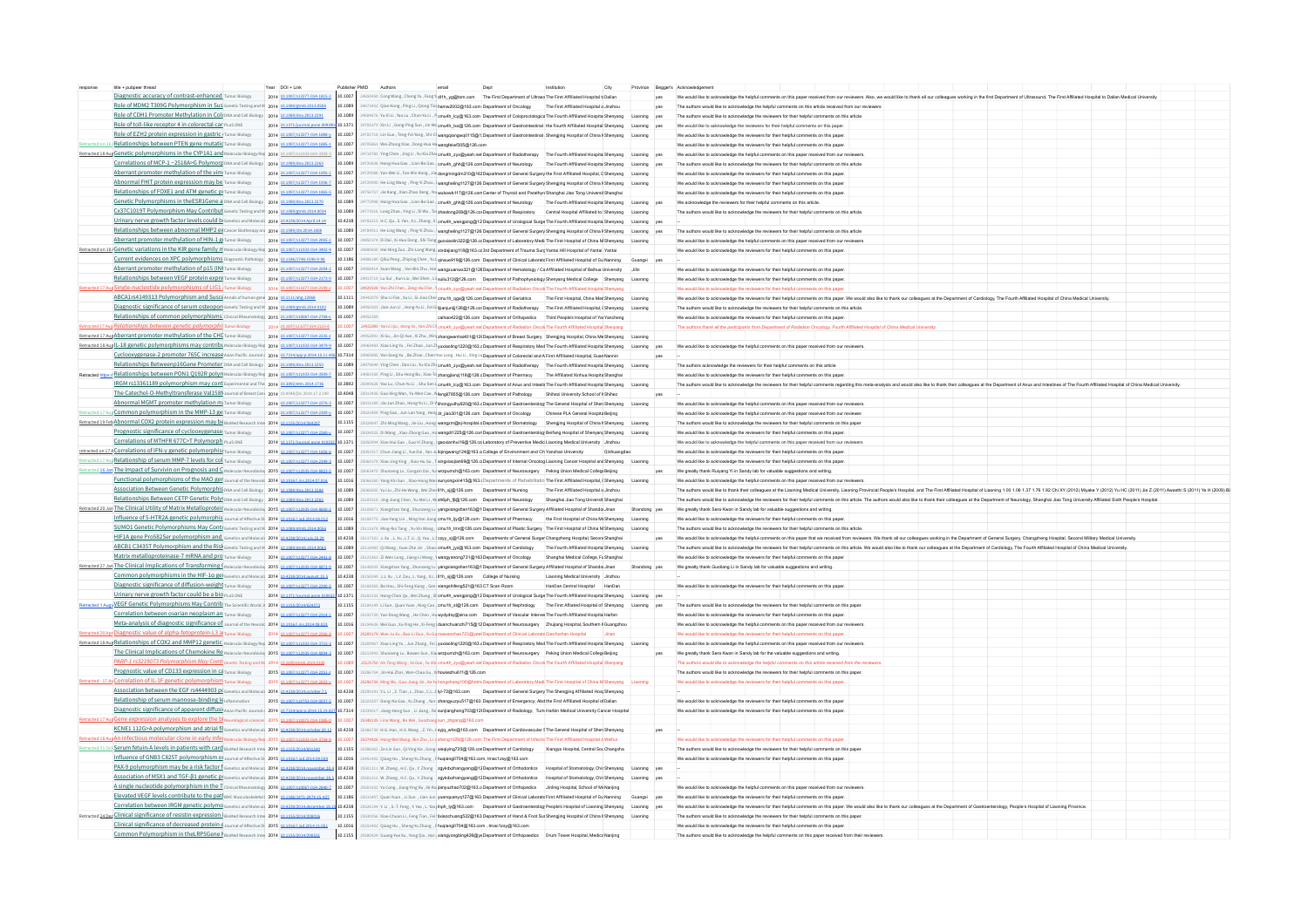| title + pubpeer thread                                                                                         | Year DOI+Link    | Publisher PMID | Authors                                                                                                                                                                                                                                                          | Dept | Institution<br>City                 | Province Begger's Acknowledgemen |                                                                                                                                      |  |  |  |  |
|----------------------------------------------------------------------------------------------------------------|------------------|----------------|------------------------------------------------------------------------------------------------------------------------------------------------------------------------------------------------------------------------------------------------------------------|------|-------------------------------------|----------------------------------|--------------------------------------------------------------------------------------------------------------------------------------|--|--|--|--|
| Elevated matrix metalloproteinase-7 expre world Journal of Surg 2016 10.1186/1477-7819-13-5                    |                  | 10.1186        | SSS8786 Ji-Chang Han, Xian-Dong Li, J zhangyije453@126.cc Department of Respiration Huaihe Hospital of Henan Un Kaifeng                                                                                                                                          |      |                                     |                                  | We would like to acknowledge the reviewers for their helpful comments on this pape                                                   |  |  |  |  |
| o Influence of DPYD Genetic Polymorphisms (Gastroenterology Res 2014 10.1155/2014/827989                       |                  | 10.1155        | 5614737 Qiang Li , Ying Liu , Hong-Mei Z zhanghongmei 1124@ Department of Oncology Jining No. 1 People's Hospita Jining                                                                                                                                          |      |                                     |                                  | The authors would like to thank the reviewers for their helpful comments on this pape                                                |  |  |  |  |
| Retracted 7 Marr Influence of Two Common Polymorphisms BloMed Research Inter 2015 10 1155/2015/564145          |                  | 0.1155         | 5629049 Hong-Olang Liu . Chang-Po Zh liuzuniing905 izi@126.com                                                                                                                                                                                                   |      |                                     |                                  | The authors would like to acknowledge the reviewers for their helpful comments on this pape                                          |  |  |  |  |
| Correlation of CCNA1Promoter Methylation BloMed Research Inte 2015 10 1155/2015/134027                         |                  | 10.1155        | 5654082 Bin Yang, Shuai Miao, Le-Ning hanchunshan711@12(Department of Thoracic Surger China-Japan Union Hospital (Changchun                                                                                                                                      |      |                                     |                                  | The authors would like to acknowledge the reviewers for their beloful comments on this pape                                          |  |  |  |  |
| Value of apparent diffusion coefficient (AD Magnetic Resonance   2015 10.1016/j.mrl.2015.02.002                |                  | 101016         | 5660642 Zhan-Zhao Fu . Yong Peng . Li- chd 1h fzzi@126.com Department of Oncology the First Hospital of Oinhuant Oinhuanodag                                                                                                                                     |      |                                     |                                  | We would like to acknowledge the reviewers for their helpful comments on this paper                                                  |  |  |  |  |
| Elevated Serum Homocysteine (Hcy) Level Journal of molecular 2016 10 1007/s12031-015-0497-6                    |                  | 0.1007         |                                                                                                                                                                                                                                                                  |      |                                     |                                  | We would like to appreciate the reviewers for their helpful comments on this paper                                                   |  |  |  |  |
| Changes in serum alanine aminotransferas Journal of Internation 2015 10.1177/03                                |                  | 101177         | 5682236 Hong-Juan Fu, Li-Bo Zhao, Ju gaozhangz 115@ 163.c Department of Elderly Neurolog Heilongjiang Provincial Hospi Harbin                                                                                                                                    |      |                                     |                                  |                                                                                                                                      |  |  |  |  |
|                                                                                                                |                  |                | 5687498 Min Dai , Ge-Min Xiao , Feng-Lii yanghongzhi719@163 Department of Traditional Chine Hospital of Sun Yat-sen Unive Guangzhou                                                                                                                              |      |                                     |                                  | We would like to acknowledge the reviewers for their helpful comments on this paper                                                  |  |  |  |  |
| Retracted 17 July Correlation between serum levels of high r BloMed Research Inter 2015 10.1155/2015/430185    |                  | 2211.01        | S695079 Yan Lin, Lian-Jie Lin, Yu Jin, Y linyanfei 54@163.com Department of Gastroenterologi Shengjing Hospital, China Me Shenyang Liaoning                                                                                                                      |      |                                     |                                  | The authors would like to acknowledge the helpful comments on this paper received from their reviewen                                |  |  |  |  |
| CYFRA21-1 levels could be a biomarker for Genetics and Molecule 2016 10.4238/2015.april.27.6                   |                  | 10.4238        | S966163 LL Kuang, W.J. Song, H.M. Qii mac_ki@126.com Department of Pathology General Hospital of Shenyang Shenyang Liaoning                                                                                                                                      |      |                                     |                                  |                                                                                                                                      |  |  |  |  |
| Association between B7-H1 expression and Genetics and Molecul: 2016 104238/2015 february.13.6                  |                  | 10.4238        | 5730066 Y.U. Wang, A.N.G. Liu, S.H.A.N cmu wy@126.com Development Planning and Disc China Medical University Shenyang Liaoning ves                                                                                                                               |      |                                     |                                  |                                                                                                                                      |  |  |  |  |
| Associations of LIG4andHSPB1Genetic Polyt BloMed Research Inter 2015 10.1                                      |                  |                | S811031 Feng Xu, Ji-Chang Han, Ya-Jun hanjic09@163.com Department of Respiration Huaihe Hospital of Henan Uni Kaifeng                                                                                                                                            |      |                                     |                                  | ors would like to acknowledge the reviewers for their helpful comments on this pape                                                  |  |  |  |  |
| Expression levels of receptor activator of n Acta Oto-Laryngologic 2015 10 3109/00016489.20                    |                  | 0.3109         | 5812671 Al-Ping Chen, Bin Wang, Feng whbotologic797@163.2 Department of Otolaryngology Central Hospital of Shengli Oi Dongying                                                                                                                                   |      |                                     |                                  | We would like to acknowledge the helpful comments on this paper received from our review                                             |  |  |  |  |
| Significance of decreased serum interleuki clinical and Experime 2016 10 1007/s1028-015-0346-5                 |                  | 10.1007        | (S847570 Zene/Yan Diao, Cui-Lan Wang, zhu 1@126.com Department of Neurology Oilu Hospital, Shandong Univ Jinan Shandong                                                                                                                                          |      |                                     |                                  | We would like to acknowledge the helpful comments on this paper received from our reviewers                                          |  |  |  |  |
| Association between polymorphism of $\beta$ 3- Genetics and Molecul: 2016 10.4238/2015 march.30.7              |                  | 104238         | SB57395 H.C. Qu, W. Zhang, Y.L. Liu, P. cmu4h_wangping@12 Department of Urological Surge The Fourth Affiliated Hospita Shenyang Liaoning                                                                                                                         |      |                                     |                                  |                                                                                                                                      |  |  |  |  |
| XRCC1 and XPD genetic polymorphisms an Molecular vision 2015                                                   |                  |                | 25873778 Xin Xin Chi, You-Yu Liu, Su-Nir zhanghuijun410@126. Department of Nursing Liaoning Med University Jinzhou                                                                                                                                               |      |                                     |                                  | We would like to acknowledge the reviewers for their helpful comments on this pape                                                   |  |  |  |  |
| Anterior cervical discectomy and fusion mi BMC Musculoskeletal 2015 10 1186/s12891-015-0490-9                  |                  | 0.1186         | ESB31246 Li Guan , Yong Hai , Jin-Cai Yai xiaolonochen sd@12{ Department of Orthopedics Beijing Chao-Yang Hospital, CBeijing                                                                                                                                     |      |                                     |                                  | We would like to acknowledge the reviewers for their helpful comments on this pape                                                   |  |  |  |  |
| Significance of increased leptin expression PLOS ONE                                                           | 2015 10:1371/    | 10.1271        | S893833 Ping Zhang, Zhi-Hong Zhong, liubin_1216@126.com Department of Orthopedics The Third Affiliated Hospital, Guangzhou                                                                                                                                       |      |                                     |                                  | We would like to acknowledge the reviewers for their helpful comments on this paper                                                  |  |  |  |  |
| Retracted 12 May The Clinical Implications of Human Telomy Molecular Neurobiolo 2016 10 1007/s12035-015-9170-x |                  | 10.1007        | S895660 Jing Li, Huiying Li, Jihong Liu yangxiangshan163@1Dean's Office                                                                                                                                                                                          |      | Affiliated Hospital of Shando Jinan | Shandong ver                     | We greatly thank other members in Yang Lab for valuable suggestions and writing.                                                     |  |  |  |  |
| SEPT9 DNA methylation as an early diagno cancer Genetics 2015 10:101                                           |                  |                |                                                                                                                                                                                                                                                                  |      |                                     |                                  |                                                                                                                                      |  |  |  |  |
| Serum S100B level may be correlated with reconstructive                                                        |                  | 0.1016         | 5908231 Gong-Ping Sun, Yuan-Xin Tang cmu4h Ixxx 28126.com Department of Breast Surgery the Fourth Affiliated Hospital Shenyang Liaoning                                                                                                                          |      |                                     |                                  | We acknowledge the helpful comments on this paper received from our reviewers.                                                       |  |  |  |  |
|                                                                                                                | unc 2015 10.1016 |                | 925764 Hul Liu, Yu Zhang, Yan-Bo Ren gaodongna@163.com Department of Emergency The First Affiliated Hospital o Dalia                                                                                                                                             |      |                                     |                                  | We would like to acknowledge the reviewers for their helpful comments on this pape                                                   |  |  |  |  |
| Retracted 29 May CYP2E1 Rsa I/Pst I polymorphism and lung Journal of Cellular an 2016 10.1111/icmm 12579       |                  | 10 11 11       | 5945422 Ze-Tian Shen, Xin-Hu Wu, Bin zhuxxnj@163.com Department of Radiation Oncok Jinling Hospital, Medical Sch Nanjing                                                                                                                                         |      |                                     |                                  |                                                                                                                                      |  |  |  |  |
| IGFBP-3 A-202C and C2133G polymorphist Genetics and Molecula 2016 10.4238/2015.april.15.1                      |                  | 10.4238        | (5966104 J. Xu . L. Xu . L.T. Li . O. You . L. Fezyv xight 26.com Departments of General Surger Changzheng Hospital, Seconi Shanghai                                                                                                                             |      |                                     |                                  | We thank all our colleggues working in the Department of Cardiothoracic Surgery, Second Affiliated Hospital, Wegzbou Medical College |  |  |  |  |
| CYFRA21-1 levels could be a biomarker for Genetics and Molecul: 2015 104238/2015 april 27.6                    |                  | 10.4238        | S966163 LL Kuang, W.J. Song, H.M. Qli mac kigh 126.com Department of Pathology General Hospital of Shenyang Shenyang Liaoning                                                                                                                                    |      |                                     |                                  |                                                                                                                                      |  |  |  |  |
| Functional polymorphisms in microRNA ge Genetics and Molecul: 2016 10.4238/2015.may.11.9                       |                  | 10.4238        | S966251 G.Q. Zhou , H. Meng, J.R. Wan guigin_zhou@126.con Center of Integrated Traditional Beijing Ditan Hospital Affiliati Beijing                                                                                                                              |      |                                     |                                  |                                                                                                                                      |  |  |  |  |
| Increased serum resistin levels correlate w Lipids in Health and D 2015 10 1186/s12944-015-0039-9              |                  | 101186         | 5980409 Hulyun Huang, Erdong Shen, huanghuivun0416@16 Dermatological Department the First People's Hospital of YueYang                                                                                                                                           |      |                                     |                                  | We are grateful for the valuable suggestion from reviewers of this manuscript                                                        |  |  |  |  |
| Association of IL-17 polymorphisms with ga world Journal of Gast 2016 103748/wiz v21.118.5707                  |                  | 103748         | 5987798 Zi-Wen Long, Hong-Mei Yu, Ya wangyanong731@163Department of Oncology Shanghai Medical College, Fu Shanghai                                                                                                                                               |      |                                     |                                  | We would like to acknowledge the reviewers' helpful comments                                                                         |  |  |  |  |
| Efficacy of Whole-Lung Layage in Treatmer American Journal of 1 2016 10.1097/MJT.0000                          |                  | 101097         | 6039225 Hai-tao Zhang, Chun Wang, C zhangyingming 2014@ Nine Department of Respiratory Nanjing Chest Hospital Nanjing                                                                                                                                            |      |                                     |                                  | The authors acknowledge the helpful comments on this paper received from our reviewers                                               |  |  |  |  |
| Clinical values of elevated serum cytokeral Hepatitis Monthly 2015 10 5812/hepatmon 15(5)2015 10.5812          |                  |                | 6045704 Zhao Hui Yang , Su Xian Yang , I chenyunxiu 1020@12 Department of Infectious Diseas People's Hospital of Linvi City Linvi                                                                                                                                |      |                                     |                                  |                                                                                                                                      |  |  |  |  |
|                                                                                                                |                  |                |                                                                                                                                                                                                                                                                  |      |                                     |                                  |                                                                                                                                      |  |  |  |  |
| Growth hormone therapy and risk of recur Neurological sciences 2016 10.1007/s10072-015-2269-2                  |                  | 10.1007        | 048536 Liang Shen, Chun Ming Sun, X 20125232086@suda.e Brain and Nerve Research Lab: The First Affiliated Hospital o Suzhou                                                                                                                                      |      |                                     |                                  | We would like to acknowledge the reviewers for their helpful comments on this paper                                                  |  |  |  |  |
| Elevated glycated hemoglobin levels may international journal, 2016                                            |                  |                | 054216 Yu-Fan Yang, Wen-Qing Zhu , I zwenqing z@163.com Department of Cardiovascular Zhong Shan Hospital Attache Shangha                                                                                                                                         |      |                                     |                                  | would like to acknowledge the reviewers for their helpful comments on this pape                                                      |  |  |  |  |
| Comparison of pain relief between patient archives of Orthopaer 2015 10 1007/00402-015-2263-1                  |                  | 101007         | 6119710 Shan Lu, Si-Chao Ma, Yun-Yun zhaoguoqing_zgq828g Department of Anesthesia China-Japan Union Hospital (Changchun Jilin                                                                                                                                    |      |                                     |                                  | We would like to acknowledge the reviewers for their helpful comments on this pape                                                   |  |  |  |  |
| Correlation between promoter methylatio Genetics and Molecul: 2015 10.4238/2015 June 18.19                     |                  | 10.4238        | 6125884 O.F. Li . O.Y. Li . A.R. Gao . O.F. Sligingfang614@126.co Department of Infectious Diseas Liao Cheng People's Hospital Liaocheng                                                                                                                         |      |                                     |                                  | We would like to acknowledge the reviewers for their helpful comments on this paper                                                  |  |  |  |  |
| Effect of Atorvastatin on Serum Levels of Ti Clinical Therapeutics 2016 10.1016/Lelinthera 2015.05.53          |                  |                | SIS9841 Ming Yu Shi , Feng Hua Xue , Sh guhongyue218@126.cDepartment of Cardiology the First Affiliated Hospital of Harbin                                                                                                                                       |      |                                     |                                  | We would like to acknowledge the reviewers for their helpful comments on this paper                                                  |  |  |  |  |
| Serum S-100ß and NSE levels after off-pun BMC Cardiovascular 0 2016 10.1186/s12872-015-0050-0                  |                  |                | ESI79379 Lei Zheng , Qing-Ming Fan , Zt fanginming0107@126. Department of Cardiovascular S Yantai Yuhuangding Hospital Yantai                                                                                                                                    |      |                                     |                                  | We would like to acknowledge the reviewers for their helpful comments on this pape                                                   |  |  |  |  |
| RIT2 rs12456492 polymorphism and the ri; Neuroscience Letters 2016 10.1016/j neulet.2015.07.01                 |                  | 101016         | 6188085 Xiaona Zhang, Mengyue Niu, i xieanmu@163.com Department of Neurology Affiliated Hospital of Qingdac Qingdao                                                                                                                                              |      |                                     |                                  | We would like to acknowledge the investigators for their helpful comments on this pap                                                |  |  |  |  |
| Clinicopathological significance of matrix   Drug Design Developr 2015 10 2147/ddt -85987                      |                  | 10.2147        | 6229436 Shuai Yang, Shi-Yao Miao, Chu binyang7120@126.cor Department of Thoracic Surger China-Japan Union Hospital (Changchun Jilin                                                                                                                              |      |                                     |                                  | We would like to acknowledge the reviewers for their helpful comments on this paper                                                  |  |  |  |  |
| Differential Diagnosis of Malignant Biliary 1 oslon Pacific Journal c 2015 10.7314/pgk                         |                  | 0.7314         | 26320508 Xu-Ya Zhao , Shi Zhou , Da-Zhi i zhaoxy 327fB 163.con Department of Interventional Rt Guizhou Cacer Hospital, Cace Guiyang                                                                                                                              |      |                                     |                                  | We would like to acknowledge the helpful comments on this paper received from our reviewer.                                          |  |  |  |  |
| Predictive Value of Free +hCG Multiple of Gynecologic and Obst 2015 10.11                                      |                  | 0.1159         | 6337242 Hul-Qlang Liu, Yong-Hong War liuhuiqiangihq73@126 Department of Obstetrics and GThe Second Hospital of Shan Taiyuar                                                                                                                                      |      |                                     |                                  | We would like to acknowledge the reviewers for their helpful comments on this pape                                                   |  |  |  |  |
| Correlations of IFN-V-inducible protein-10 W International Journal c 2018                                      |                  |                | 3339406 Lu-Lu Gong, Bin-Bin Zhao, Wei juxuan@whu.edu.cn School of Basic Medical Scienc Wuhan University                                                                                                                                                          |      |                                     |                                  | We would like to acknowledge the reviewers for their helpful comments on this pape                                                   |  |  |  |  |
| Effect of vitamin D on clinical and biochem The Journal of obstetr. 2016. 10.1111/log 17797                    |                  |                |                                                                                                                                                                                                                                                                  |      |                                     |                                  |                                                                                                                                      |  |  |  |  |
| Single nucleotide polymorphism in the SE Annals of Human Blok 2016 10:3109/030                                 |                  | 0.111          | 6370491 Xin-Zhuan Jia, Yong-Mei Wang weilan 1024@163.cor Departments of 1 Reproductive Fourth Hospital of Hebei Mec Shijiazhuang Hebe                                                                                                                            |      |                                     |                                  | We acknowledge the valuable feedback on this article provided by our reviewers                                                       |  |  |  |  |
|                                                                                                                |                  |                | (6382012 Hong-Yun Sun, Tal-Bin Liu, Qirxiangyongbing426@yi Immunization Management Divi Centers for Disease Control a Laiwu                                                                                                                                      |      |                                     |                                  | We would like to acknowledge the helpful comments on this paper received from our reviewers                                          |  |  |  |  |
| Retracted 21 MarthBNP therapy can improve clinical outcor British Journal of Clin 2016 10.1111/bcp.12788       |                  |                | (6382927 Ming-Yi Lv, Shu-Ling Deng, Xia longxiaofeng88@sina. Department of Internal Medicine Affiliated Zhongshan Hospita Dalian Liaoning                                                                                                                        |      |                                     |                                  | We would like to acknowledge the reviewers for their helpful comments on this paper                                                  |  |  |  |  |
| PNPLA3 rs738409 Polymorphism Associate Gut and Liver 2016 10 5009/gnl15261                                     |                  |                | (6419236 Jia-Hao Fan, Ming-Que Xiang, quojinjun1972@163.cc Department of Gastroenterologi The Second Affiliated Hospit: Chongqing                                                                                                                                |      |                                     |                                  |                                                                                                                                      |  |  |  |  |
| Association between IFN-y genetic polymc Annals of Human Blol 2016 103109/03014460.                            |                  | 9018.01        | 16458193 Yongli Wei, Qing Tian, Lanron zhangdonghui607@12 Department of Infectious Disear Linyi People's Hospital Linyi                                                                                                                                          |      |                                     |                                  | We would like to acknowledge the helpful comments from our reviewers on this pape                                                    |  |  |  |  |
| Diagnostic value of plasma lysophosphatic The Journal of obstate 2016 10 1111/log 12806                        |                  |                | (6472266 Livan Cao , Yunlie Zhang , Zha fanlimeifim85@126.co Radiation Oncology Division The First Hospital of Oin Hua Oin Huang Dao                                                                                                                             |      |                                     |                                  | We would like to acknowledge the reviewers for their helpful comments on this paper                                                  |  |  |  |  |
| Relationship between serum leptin levels ; Genetics and Molecul: 2018 10.4238/2015.october.28.32               |                  | ttps://s       | (6535685 J. Du , J.C. Han, Y.J. Zhang, G. hanichang1231@163. Department of Respiration Huaihe Hospital of Henan Un Kaifeng                                                                                                                                       |      |                                     |                                  | We would like to acknowledge the reviewers for their helpful comments on this paper                                                  |  |  |  |  |
| High MMP-1, MMP-2, and MMP-9 protein le Genetics and Molecul: 2016 10.4238/20                                  |                  | 10.4238        | 6600542 G.O. Zene, A.B. Chen, W. Li., J chenaibao401@163.or Department of Trauma and Ortf The 425th Hospital of PLA Sanva                                                                                                                                        |      |                                     | Hainan                           | Beggar's We are grateful to the expert reviewers of this paper for their helpful comments                                            |  |  |  |  |
| Risk of pneumonia in central nervous systemational journal (2015)                                              |                  |                | 6629070 Chunming Sun, Liang Shen, X Z vouxin@163.com Department of Neurosurgery an The First Affiliated Hospital o Suzhou                                                                                                                                        |      |                                     | Jianosu                          | We would like to acknowledge the researchers for their published studies and the reviewers for their helpful comments on this pape   |  |  |  |  |
| Promoter methylation of p16 and RASSE1/ Experimental and The 2016 10 3892/etm 2015 2656                        |                  | 0.3892         | 6622524 JIA-LI JIANG, GUI-LAN TIAN, S jiangjiali210@163.com Department of Clinical Laborato Zaozhuang Municipal Hospit: Zaozhuang Shandong                                                                                                                       |      |                                     |                                  | The authors would like to acknowledge the reviewers for their helpful comments on this study                                         |  |  |  |  |
| Association between TNF-ars1799724 and Genetics and Molecul: 2016 10.4238/2015 december 1.33                   |                  | 10.4238        | (6634549) Y.Q. Mao , S.Q. Dong , M. Gao gaomin 0114@163.co Department of Gastroenterolog Sir Run Run Shaw Hospital Al Hangzhou Zhejiang                                                                                                                          |      |                                     |                                  | We would like to acknowledge the beloful comments on this paper received from our reviewers                                          |  |  |  |  |
| Bridging external fixation versus non-brids Journal of Orthonaed 2016 10 1016/Les 2015 10:021                  |                  | 101016         | 5686771 Wan-Li Gu, Jun Wang, Dong-C chenpengchenpengcp Department of Trauma Orthope The Second Hospital of Shan Jinan Shandong                                                                                                                                   |      |                                     |                                  | We would like to acknowledge the reviewers for their helpful comments on this paper                                                  |  |  |  |  |
| Serum Levels of IL-6 and TNF-a May Correl Medical science monit 2015 10.12659/msm.895116                       |                  | 0.1265         | 6704133 Shi-Tong Wei, Yong-Hua Sun, xiangyongbing426@ytDepartment of Rheumatology Yantai Yantaishan Hospital Yantai                                                                                                                                              |      |                                     |                                  |                                                                                                                                      |  |  |  |  |
| Elevated serum levels of IL-6 and IL-17 may International Journal (2015)                                       |                  |                | 6770328 Wei Liu, Yuan-Hao Wu, Lei Zh; fengshifuwei@163.cor Department of Rheumatology a The First Teaching Hospital o Tianjin                                                                                                                                    |      |                                     |                                  | We acknowledge the helpful comments on this paper received from our reviewer                                                         |  |  |  |  |
| AGER genetic polymorphisms increase risk Genetics and Molecular 2015, 10.4238/2015 december 22                 |                  | 104238         |                                                                                                                                                                                                                                                                  |      |                                     |                                  |                                                                                                                                      |  |  |  |  |
| Elevated expression of CXCR4 and correlat Genetics and Molecul 2015 10.4238/2015 december 22.14 10.4238        |                  |                | 6782423 N.C. Yin , X.P. Lang, X.D. Wang liuwei_lw1984@yeah.r Department of Thoracic Surgery The First Affiliated Hospital a Jinzhou<br>(6782435 H. Wang, F. Xie, Z. Hu., L. Chen huzhao 108@126.com Department of Nephrology The Forth Hospital of Jinan C Jinan |      |                                     |                                  | We would like to acknowledge the helpful comments on this paper received from our reviewer                                           |  |  |  |  |
|                                                                                                                |                  |                |                                                                                                                                                                                                                                                                  |      |                                     |                                  | We would like to acknowledge the reviewers for their helpful comments on this paper                                                  |  |  |  |  |
| Correlation of increased MALAT1 expressig Genetics and Moleculi 2016 10.4238/2015.dec                          | ber.28.3         | 10.4238        | 6782531 X.S. Shi , J. Li , R.H. Yang , G.R. i gzzmyp@126.com                                                                                                                                                                                                     |      |                                     |                                  |                                                                                                                                      |  |  |  |  |
| Sevoflurane downregulates interleukin-6.2 Genetics and Molecul: 2015 10.4238/2015.de                           |                  | 10.4238        | 6782552 Q.B. Yu, H.M. Li, L.L. Li, S.Y. Wi wuyongbo1013@163. (Department of Cardiosurgery Fuwai Hospital, Chinese Acar Beijing                                                                                                                                   |      |                                     |                                  | We would like to acknowledge the reviewers for their helpful comments on this pape                                                   |  |  |  |  |
| Relationship of Serum Adiponectin Levels, Hormone and Metabo 2016 10 1055/s-0035-1569287                       |                  | 0.1055         | 6808583 J.-R. Su, Z.-H. Lu, Y. Su, N. Zhi sunlin_914@163.com Department of Obstetrics and GLinyi People's Hospital Linyi                                                                                                                                         |      |                                     | Shandong                         | We would like to acknowledge the reviewers for their helpful comments on this pape                                                   |  |  |  |  |
| Contrast-enhanced ultrasonography in qui Journal of Cancer Res 2015 1041030973-1482-146129                     |                  | 10.4103        | (6881504 Yi-Xia Zhang, Xue-Mei Wang, Scmu1h, zyx@128.com Department of Ultrasonography The First Affiliated Hospital o Shenyang Liaoning yes                                                                                                                     |      |                                     |                                  | We would like to acknowledge the beloful comments on this paper received from our reviewer                                           |  |  |  |  |
| Contribution of PGR genetic polymorphism Journal of Cancer Res 2015 10.4103/0973-1482-146124                   |                  | 10.4103        | 6881523 Shu-He Wang, Shu-He Chen, wangshuhewsh725@1Obstetrics and Gynecology General Hospital of Beijing M Beijing                                                                                                                                               |      |                                     |                                  | We would like to acknowledge the reviewers for their helpful comments on this paper                                                  |  |  |  |  |
| Serum Resistin Levels May Contribute to a Molecular Neuroblolo 2017 10 1007/s12035-016-9751-3                  |                  | 10.1007        | 6899574 Xiao-Liu Dong, Shi-Jun Xu, Li dongxiaoliu_dr@yeah. Department of Neurology Tangshan People's Hospital Tangshan                                                                                                                                           |      |                                     |                                  | We would like to acknowledge the helpful comments on this paper received from our reviewers                                          |  |  |  |  |
| Common Polymorphisms in IL-27 Genes M Medical science moni 2016 10.12659/msm.895558                            |                  | 1012659        | 26950245 Yun-Feng Zhang, An-Di Zhao xiangyun 0804mk@1(Second Department of Thoracic The First Affiliated Hospital d Xi'an                                                                                                                                        |      |                                     | Shaanxi                          | We would like to acknowledge the helpful comments on this paper received from our reviewer                                           |  |  |  |  |
| Correlations Between Abnormal Glucose M Medical science monit 2018 10.12659/msm.895387                         |                  | 10.12659       | 26970713 Yang Qu, Ming-Yang Kang, Ror zhaojianwu831@163.cDepartment of Orthopedics Second Hospital of Jilin Univi Changchun Jilin                                                                                                                                |      |                                     |                                  | We would like to acknowledge the reviewers for their helpful comments on this paper                                                  |  |  |  |  |
| Effects of Common Polymorphisms in the Molecular Neurobiolo 2017 10.1007/512035-016-9823-4                     |                  | 10.1007        | (6971290 Shual Wu, Yan Han, Qlang Hu lizezhi 1981@aliyun.co Department of Neurology Shanghai Changhai Hospital, Shanghai                                                                                                                                         |      |                                     |                                  | We would like to acknowledge the reviewers for their helpful comments on this paper                                                  |  |  |  |  |
| Aberrant promoter methylation of SOCS-1 Journal of B.U.ON 2016                                                 |                  |                | 27061542 Rong-Ce Zhao, Jing Zhou, Jin cdibo168@hotmail.corDepartment of Liver Surgery an West China Hospital of Sichu Chenodu Sichuan                                                                                                                            |      |                                     |                                  | We would like to acknowledge the reviewers for their helpful comments on this paper                                                  |  |  |  |  |
|                                                                                                                |                  |                |                                                                                                                                                                                                                                                                  |      |                                     |                                  |                                                                                                                                      |  |  |  |  |
| Apparent diffusion coefficient value measur Journal of Cancer Resi 2016 10.416                                 |                  | 0.4103         | 7072207 Ping Ma , Ping Meng mapingmp723@126.cl The Second Laboratory of Cant The First Hospital of China Mi Shenyang Liaoning                                                                                                                                    |      |                                     |                                  | We would like to acknowledge the reviewers for their helpful comments on this pape                                                   |  |  |  |  |
| Diagnostic value of lymph node metastasis Journal of Cancer Res 2016 10.4103/0973-1482.148726                  |                  | 10.4103        | 7072215 Xiang-Qin Wei , Xiang-Qin He weilina819@126.com Department of Reproductive Mt The First People's Hospital of Jining                                                                                                                                      |      |                                     | Shandong                         | We would like to acknowledge the reviewers for their helpful comments on this pape                                                   |  |  |  |  |
| Diagnostic significance of arterial spin labs Journal of Cancer Res 2016 104103/0973-1482-155978               |                  | 10.4103        | 7072248 Gen-Dong Yao, Yu-Fang Wang. yaogendong_2014@yiCT Scan Room                                                                                                                                                                                               |      | Han Dan Central Hospital Han Dan    |                                  | We would like to acknowledge the reviewers for their beloful comments on this paper                                                  |  |  |  |  |
| Increased osteopontin protein expression Journal of Cancer Res 2016 10.4103/0973-1482.150362                   |                  | 10.4103        | 7072251 Shao-Min Wang, Shao-Min Shi wanging67@sina.com Department of Respiratory Med China-Japan Union Hospital (Changchun Jilin                                                                                                                                 |      |                                     |                                  | We would like to acknowledge the helpful comments on this paper received from our reviewers                                          |  |  |  |  |
| Promoter methylations of RASSF1A and p1 Journal of Cancer Res 2016 104103/0973-1482-154926                     |                  | 10.4103        | 7072261 Jl-Chang Han, Jl-Chang Xu, Fezhangyije453@126.cdDepartment of Respiration Huaihe Hospital of Henan Un Kaifeng                                                                                                                                            |      |                                     |                                  |                                                                                                                                      |  |  |  |  |
| Vitamin D receptor polymorphisms may co The Journal of asthm; 2016 10.3109/02770903                            |                  | enre nr        | 7088875 Ji-Chang Han , Jin Du , Ya-Jun hanjichang 1231@126. Department of Respiration Huaihe Hospital of Henan Un Kaifeng                                                                                                                                        |      |                                     |                                  | We would like to acknowledge the reviewers for their helpful comments on this manuscrip                                              |  |  |  |  |
| Repetitive transcranial magnetic stimulati clinical Rebabilitation 2017 10 1177/02                             |                  | 101177         | 7113337 Xiang Liao, Guoqiang Xing, Zh muqiwen99@yahoo.cc Imaging Institute of Rehabilitatic Nanchong                                                                                                                                                             |      | Sichuan                             |                                  |                                                                                                                                      |  |  |  |  |
| Meta-analysis of TAFI polymorphisms and Genetics and Molecul: 2016 10.4238/gmr.15026718                        |                  | 104238         | 7173177 S.W. Wang, H.H. Zhang, C.Y. Dr sunhaihong729@163. Emergency Department Yantai Yuhuangding Hospital Yantai                                                                                                                                                |      |                                     |                                  | We would like to acknowledge the reviewers for their beloful comments on this paper                                                  |  |  |  |  |
| Clinicopathological and Prognostic Value CPLoSONE                                                              | 2016 10137       | 101371         | 7410033 Yuejun Tian, Zhiming Ma, Zha erywzp@lzu.edu.com Institute of Urology                                                                                                                                                                                     |      | Lanzhou University Second H Lanzhou |                                  |                                                                                                                                      |  |  |  |  |
| Abnormal vascular endothelial growth fact Journal of Cancer Res 2016 10:4103/0973-1482.14608                   |                  | 0.4103         | 7461618 Al-Chun Liu, Jiang Hong Jiang liuaichun329@126.cor Department of Hematology; Rai Harbin Medical University Cai Harbin                                                                                                                                    |      |                                     |                                  | We would like to acknowledge the reviewers for their helpful comments on this paper                                                  |  |  |  |  |
| Apparent diffusion coefficient measureme Journal of Cancer Res 2016 10.4103/0973-1482-164700                   |                  | 0.4103         | 7461665 Qi-Dong Wang, Qi-Dong Zou, wangqidong792@163. Department of Radiology, Scho The First Affiliated Hospital, I Hangzh                                                                                                                                      |      |                                     |                                  | We would like to acknowledge the reviewers for their helpful comments on this pape                                                   |  |  |  |  |
| Prognostic Significance of Neutrophil to Ly scientific Reports 2016 10 1038/srep33789                          |                  | 0.1038         | 7694951 De-Wen Tan, Yan Fu, Qi Su, Miwanghisihospital@163 Department of General Surgery Shengjing Hospital Affiliated Shenyang Liaoning                                                                                                                          |      |                                     |                                  |                                                                                                                                      |  |  |  |  |
| Prevalence of rapid eye movement sleep b Neumlogical sciences 2017 10 1007/s10072-016-2744-1                   |                  |                |                                                                                                                                                                                                                                                                  |      |                                     |                                  |                                                                                                                                      |  |  |  |  |
|                                                                                                                |                  | 10.1007        | 17770275 Xiaona Zhang . Xiaoxuan Sun . tangliou@sina.com & > Department of Neurology The Affiliated Hospital of Oin Oingdao Shandong                                                                                                                             |      |                                     |                                  | We would like to acknowledge the investigators for their helpful comments on this pape                                               |  |  |  |  |